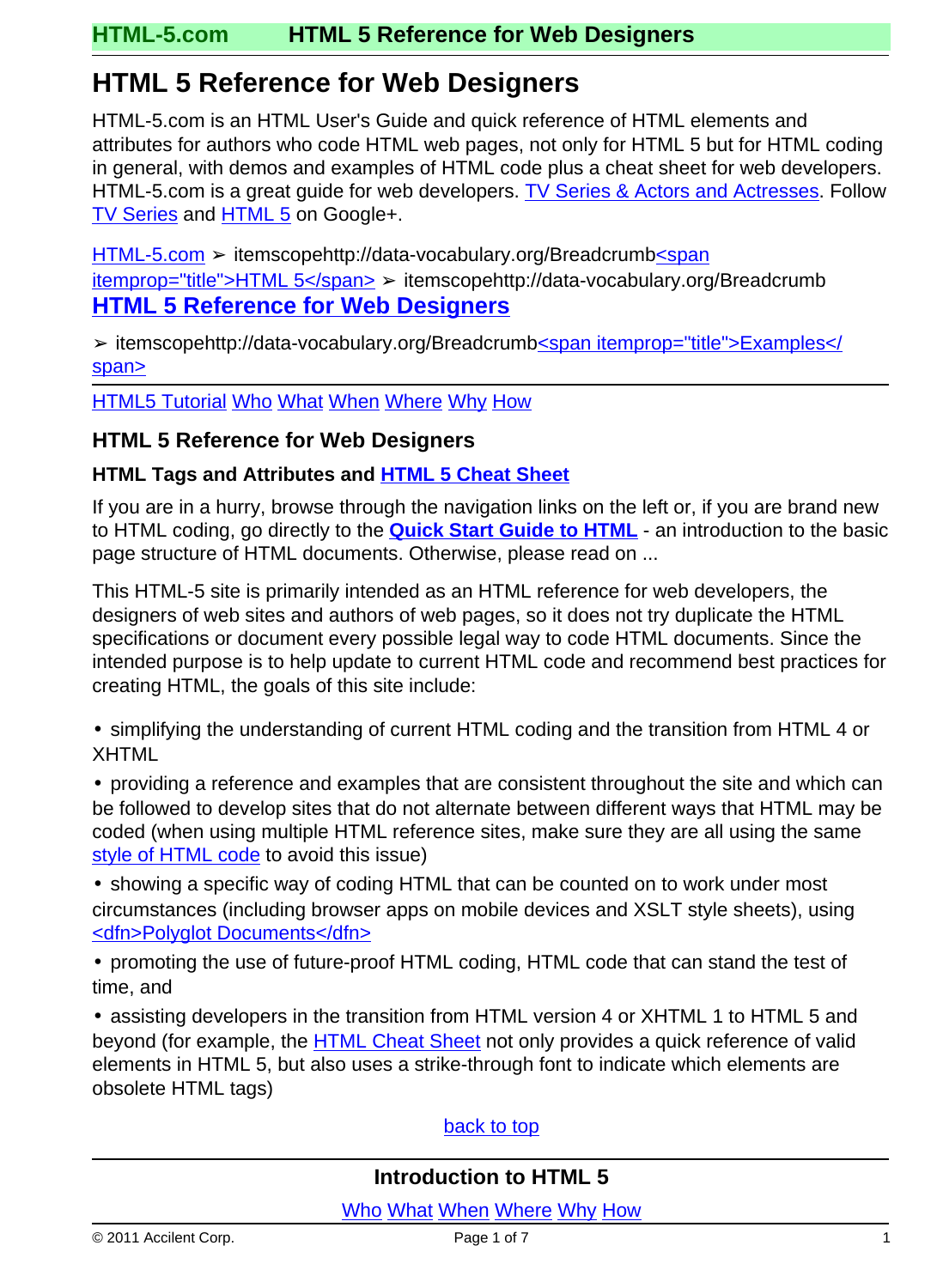#### <span id="page-1-1"></span>**Why HTML?**

The web is main platform for online content for desktop computers as well as for mobile browsers on handheld devices, despite the popularity of platform-specific phone apps. The web is the first place where free content should be published online. HTML is the language used to create web sites displayed by desktop browsers and to make content available to web browsers on mobile devices.

The current standards are the best option when coding HTML for mobile devices, especially compared to HTML 4 from the late 1990s. They are a *must* for development using <dfn>progressive enhancement</dfn> principles, which provide a rich Internet experience on all types of devices from small screen handhelds to pads and tablets in addition to desktop computers regardless of the user's browser of choice. (This was one area where designing for a specific browser, usually IE, then attempting to support other incompatible browsers and devices through <dfn>graceful degredation</dfn> failed - see <cite[>Progressive Enhancement: Paving the Way for Future Web Design<](http://www.hesketh.com/publications/articles/progressive-enhancement-paving-the-way-for/)/cite>.) Visit HTML-5.com using the web browser on your smart phone to see what mobile web design with HTML 5 looks like.

#### **[Latest HTML News](http://SPitBalls.com/Blog/Entries/2010/12/5_Update_to_HTML_Specs_from_W3C_HTML_Working_Group.html)**

November 23, 2010 - The W3C releases an update of the modular specification of the HTML language. This Second Edition is the first Technical Report from the HTML Working Group advanced from a Working Draft to a recommended standard since 2001. See [History of](html-versions-and-history.html#html-versions) [HTML Versions](html-versions-and-history.html#html-versions).

#### <span id="page-1-0"></span>**What is HTML 5?**

• HTML 5 is the **base** standard for current and future implementations of HTML. It provides good backward compatibility with both the 1997 HTML 4 standard and the 2000 W3C Recommendation [versions of HTML,](html-versions-and-history.html#html-versions) as well as some new features that finally move forward beyond those decade-old standards. If each browser vendor did things totally different, developers would be unable to predict how their web sites would appear. Therefore, all modern desktop and mobile web browsers need to support the features of the HTML 5 specification at a minimum, as a strong foundation for displaying web pages as they were intended to be seen, and then enhance the user experience to improve the adoption rate by Internet users.

• HTML 5 standards not only cover the **[HTML tags](tags/)** used to create web pages with static content, but also the [DOM interfaces](javascript/) that are used in [JavaScript code](javascript/) to create dynamic web pages with interactive content.

• The HTML 5 specification does not cover all valid markup in standards-compliant HTML documents. For example, [mathematical markup](tags/mathml-tags/) and [Scalable Vector Graphics](tags/svg-tag/) are valid in HTML documents but are convered by separate [MathML](tags/mathml-tags/) and [SVG](tags/svg-tag/) standard specifications, respectively.

• Since the purpose of the HTML 5 specification is to provide a solid base for HTML coding and parsing, once it has been finalized it will not be changed (except for possibly documenting some errata). New features added to the HTML language are considered to be beyond the HTML 5 base level specification. Going forward, in order to allow for enhancement of the markup language, HTML is now considered to be a <dfn>living standard</dfn>, which will continue to evolve over time. For example, new HTML tags, such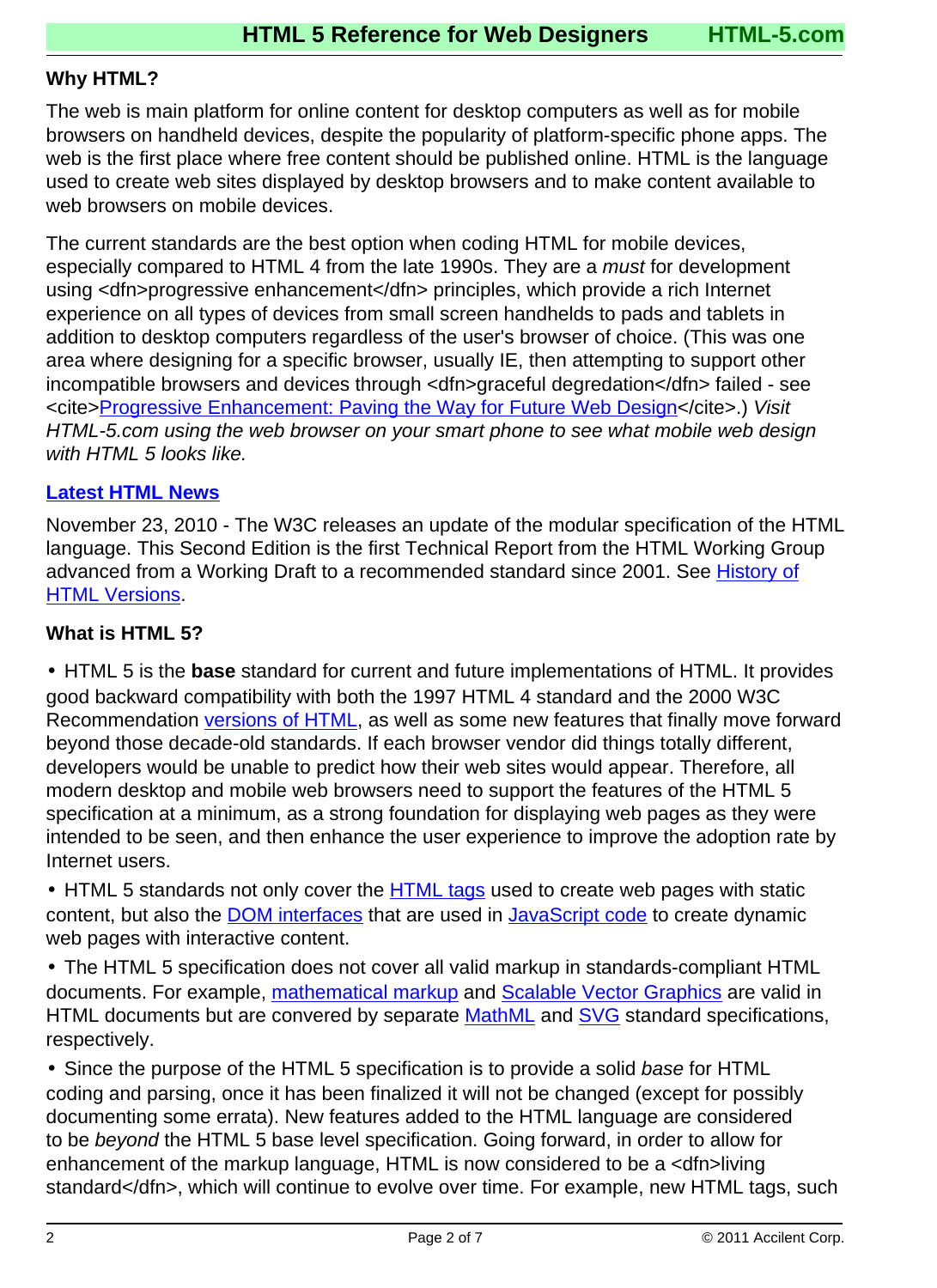as the [<device> tag](tags/device-tag/), can be added as the needs arise and as browser vendors can reach a consensus on their implementation.

Since the HTML 5 specification defines the HTML language for both content development and user agents, it includes:

1. the rules for HTML authors, to encourage authors to create better HTML code and 2. the rules for document parsers such as web browsers, since HTML browsers need to handle a lot of bad HTML code out in the wild worldwide web

But again, this site concentrates on the rules for web designers. For full details on the HTML 5 specifications, see the Draft Standard on the W3C web site or the [<abbr>WHATWG</](http://www.Acronyms.net/terms/w/Web-Hypertext-Application-Technology-Working-Group/) [abbr>](http://www.Acronyms.net/terms/w/Web-Hypertext-Application-Technology-Working-Group/) site.

• As indicated above, HTML 5 does *not* cover all aspects of web content development. There are related [web application APIs](interfaces/) and other [web development technologies](tutorials/web-development-technologies.html) outside the scope of the HTML standard.

This site covers the various technologies based on and related to HTML, not just the markup language itself. Its purpose is to provide a reference for current web development in HTML, including enhancements to HTML and other specifications related to the HTML development.

This site is not a <dfn>normative</dfn> reference, spelling out all of the various ways that developers can create HTML code in compliance with the specifications. Instead it takes a simpler, <dfn>best practices</dfn> approach to HTML code development. This makes it a good starting point to learn HTML and JavaScript coding as well as a good quick reference to come back to when necessary. If it becomes necessary to deviate from the code and examples here then please consult the original specifications.

The site does follow the  $\langle q \rangle$  practice what you preach $\langle q \rangle$  principle by taking advantage of various [new features in HTML 5](changes/). For example, each page is using the [HTML 5 sectioning](/tags/index.html#html-sectioning-tags) [tags](/tags/index.html#html-sectioning-tags) and the site logo in the upper left corner of each page is not an image - the logo is using an [HTML 5 <canvas> tag](/tags/canvas-tag/) with code loaded only once from a single full-site template. You can do <samp>View Source</samp> anywhere on the site to see the code for a working HTML demo page.

#### <span id="page-2-0"></span>**Where to start to learn HTML**

The best places on this site to start to learn HTML coding are the **HTML Tutorials** and other articles such as:

#### **[<html><head> - An Introduction to HTML 5](tutorials/intro-to-html-5.html)**

This introduction to HTML coding is the first place to start for beginners learning to code web pages.

#### **[HTML Tags, Elements, Attributes and Properties](tutorials/html-tags-elements-attributes-properties.html)**

To create a web page, it is important to understand the [difference between <dfn>tag</](tutorials/html-tags-elements-attributes-properties.html) [dfn> and <dfn>element</dfn> in HTML](tutorials/html-tags-elements-attributes-properties.html) in addition to the [definitions of HTML terms.](definitions/index.html)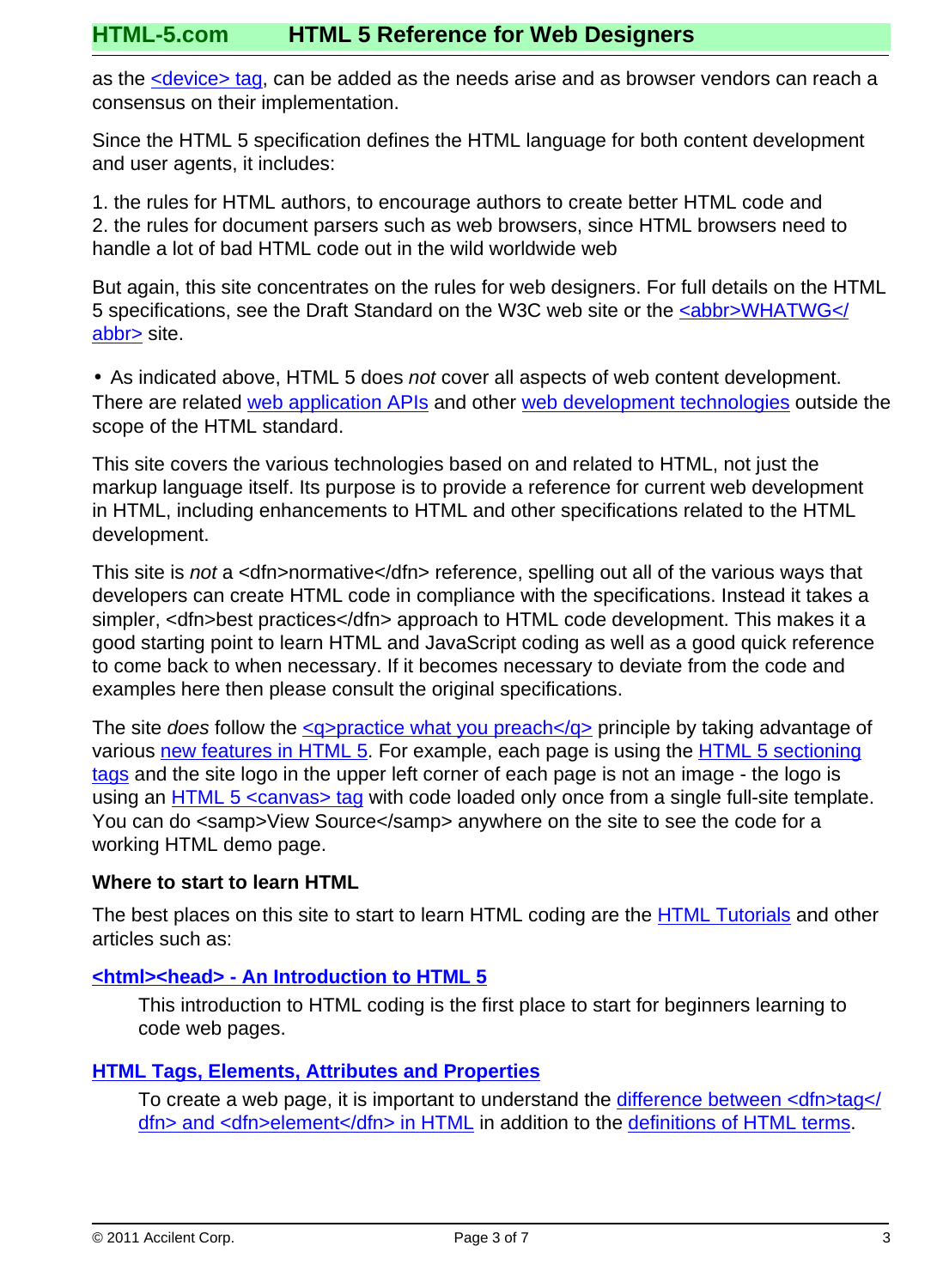#### **[Style vs. Semantics](tutorials/style-vs-semantics.html)**

In all modern [versions of HTML](html-versions-and-history.html#html-versions), the style of web design elements has been moved into HTML style sheets, while the focus of the HTML code is on the semantic content of the web pages.

#### **[Types of Lists in HTML 5](tutorials/html-list-types.html)**

Tutorial on HTML ordered lists, unordered lists and definition lists.

#### **[HTML <table> Example & Table Tutorial](tutorials/html-table-tutorial.html) - [How To Create Tables in HTML](tutorials/html-table-tutorial.html)**

This tutorial shows how to use [HTML Table Tags](tags/index.html#html-table-tags) to layout data in a table on a web page.

#### **[How To Create HTML Forms](tutorials/html-forms.html)**

This tutorial shows how to create forms in HTML.

#### **[Cascading Style Sheets \(CSS\)](css/css-styles/)**

If you are already familiar with previous versions of HTML, learn the differences in HTML 5 through these articles:

- [What's New in HTML 5](changes/)
- [New Tags to Learn in HTML 5](tutorials/new-html-tags.html)
- [Differences between HTML 4 / xHTML and HTML 5](changes/index.html#changes)
- [Obsolete and Deprecated HTML Tags and Attributes](changes/deprecated/)
- [Converting to HTML 5](tutorials/converting-to-html-5.html)

In addition, be sure to bookmark the main HTML reference pages, such as:

- [HTML Tag Reference](tags/)
- [HTML Cheat Sheet](cheat-sheet/)
- [Definitions of HTML Vocabulary](definitions/)

The [HTML Cheat Sheet](cheat-sheet/) is a quick reference of both valid and deprecated HTML tags while the [HTML Tag Reference](tags/) provides more detailed information on all the HTML elements.

For some good examples of some of the new features of HTML 5, take a look at these HTML 5 demos:

- [video examples](tags/video-tag/index.html#examples)
- [canvas examples](tags/canvas-tag/index.html#examples)
- [SVG examples](tags/svg-tag/index.html#examples)
- [MathML examples](tags/mathml-tags/index.html#examples)

## <span id="page-3-0"></span>**How To Check for Valid HTML (<dfn>HTML Validation</dfn>)**

Page 4 of 7 <sup>o</sup> 2011 Accilent Corp. <span style="font-weight: bold; color: #cc0000">WARNING:</span> Be careful when looking for web sites for learning HTML, especially when it comes to things that are treated differently by different browsers. For instance, [the examples on some very popular web](http://www.mail-archive.com/whatwg@lists.whatwg.org/msg11260.html) sites show the value "false" [as valid for boolean attributes](http://www.mail-archive.com/whatwg@lists.whatwg.org/msg11260.html), which is treated as false by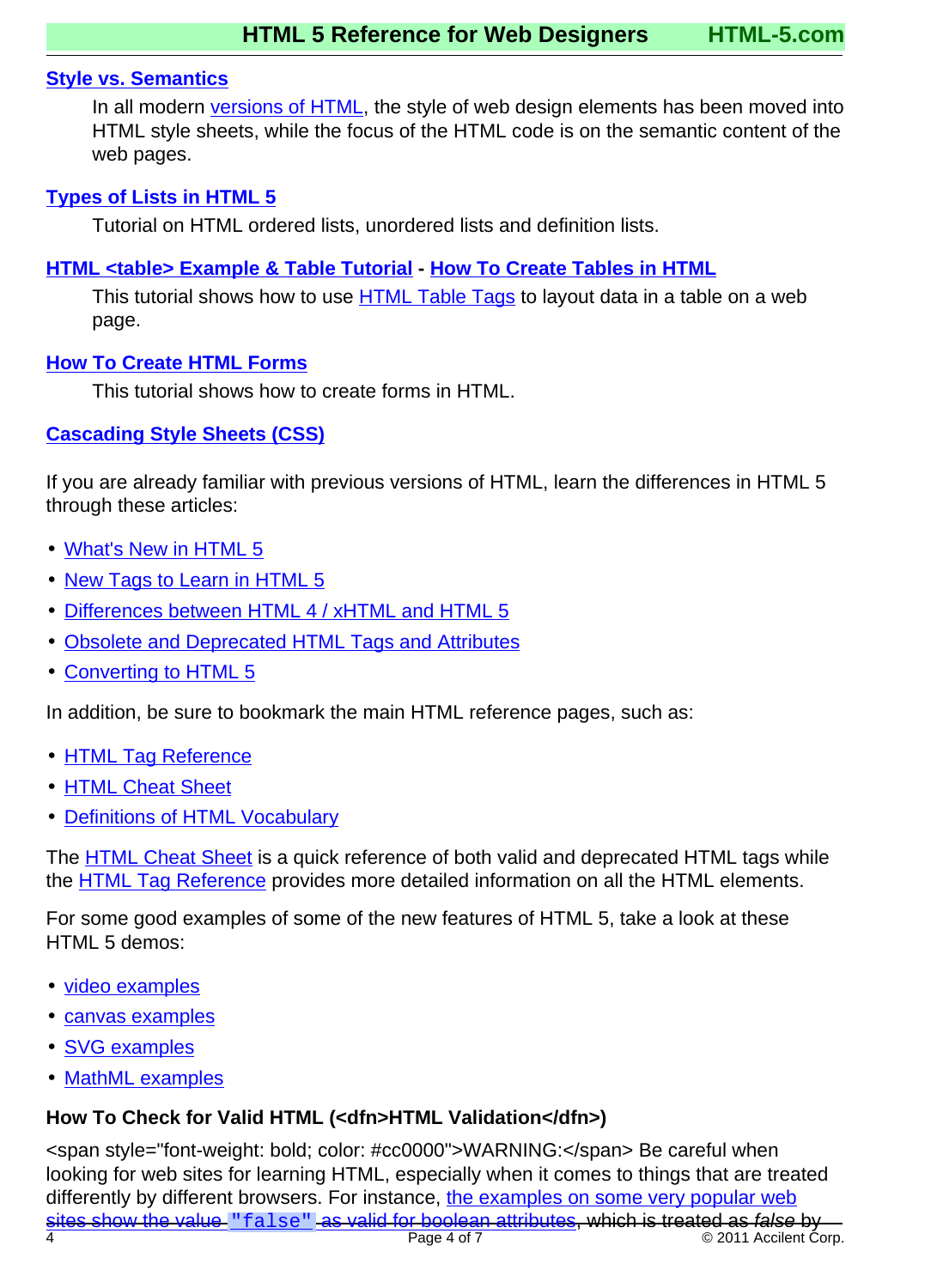browsers that look at the attribute value and as true by other browsers that only look for the presence or absence of the attribute, resulting in very inconsistent behavior, since that is incorrect coding per the HTML specification:

<blockquote style="margin-top: 0"> [The values "true" and "false" are not allowed on boolean](http://www.whatwg.org/specs/web-apps/current-work/multipage/common-microsyntaxes.html#boolean-attributes) [attributes.](http://www.whatwg.org/specs/web-apps/current-work/multipage/common-microsyntaxes.html#boolean-attributes) </blockquote>

To determine what version of HTML a web page is actually using, enter its URL in the [W3C](http://validator.w3.org/) [Markup Validation Service](http://validator.w3.org/) and look for the **Doctype**. If it's not **HTML5**, change it to **HTML5** in the drop-down box and then **Revalidate**. The pages on this site are [Valid HTML 5.](http://validator.w3.org/check?uri=http://www.HTML-5.com/)

#### <span id="page-4-1"></span>**When can we start using HTML 5?**

Most current browsers already support many of the new features of HTML 5, so now is a good time to start to [convert web site code to be compatible with HTML 5](tutorials/converting-to-html-5.html). See [HTML 5](#page-5-0) **[Browser Support](#page-5-0) for more detail.** 

#### <span id="page-4-0"></span>**Who is developing the HTML 5 standard?**

One of the most significant differences between legacy HTML and HTML 5, and one of the biggest advantages of HTML 5 is that the specifications are being developed by a group consisting of the major browser developers who are actively implementing the HTML specifications, including Mozilla, Apple and Opera, with support from Microsoft. The W3C plans to eventually release the HTML 5 specifications as an official recommendation, but that is merely a formality since browser vendors are already busy implementing features of HTML 5 for use by their customers.

[back to top](#page-0-0)

## **HTML 5 Articles and Tutorials**

#### **[HTML Design Patterns](design-patterns/)**

Design patterns for HTML code.

#### **[History of HTML](html-versions-and-history.html) and [HTML Versions](html-versions-and-history.html#html-versions)**

**[What's New in HTML 5](changes/)>**

#### **[Differences between HTML 4 and HTML 5](changes/)**

Including differences between XHTML and HTML 5

#### **[New Tags to Learn in HTML 5](tutorials/new-html-tags.html)**

In addition to the many new features in HTML 5, there are over 20 new HTML tags introduced in this version.

#### **[HTML 5 Tutorials](tutorials/)**

#### **[Obsolete and Deprecated HTML Elements](changes/deprecated/)**

Obsolete and deprecated HTML tags and attributes

#### **[HTML 5 Tag Reference](tags/)**

#### **[Common HTML Attributes](attributes/)**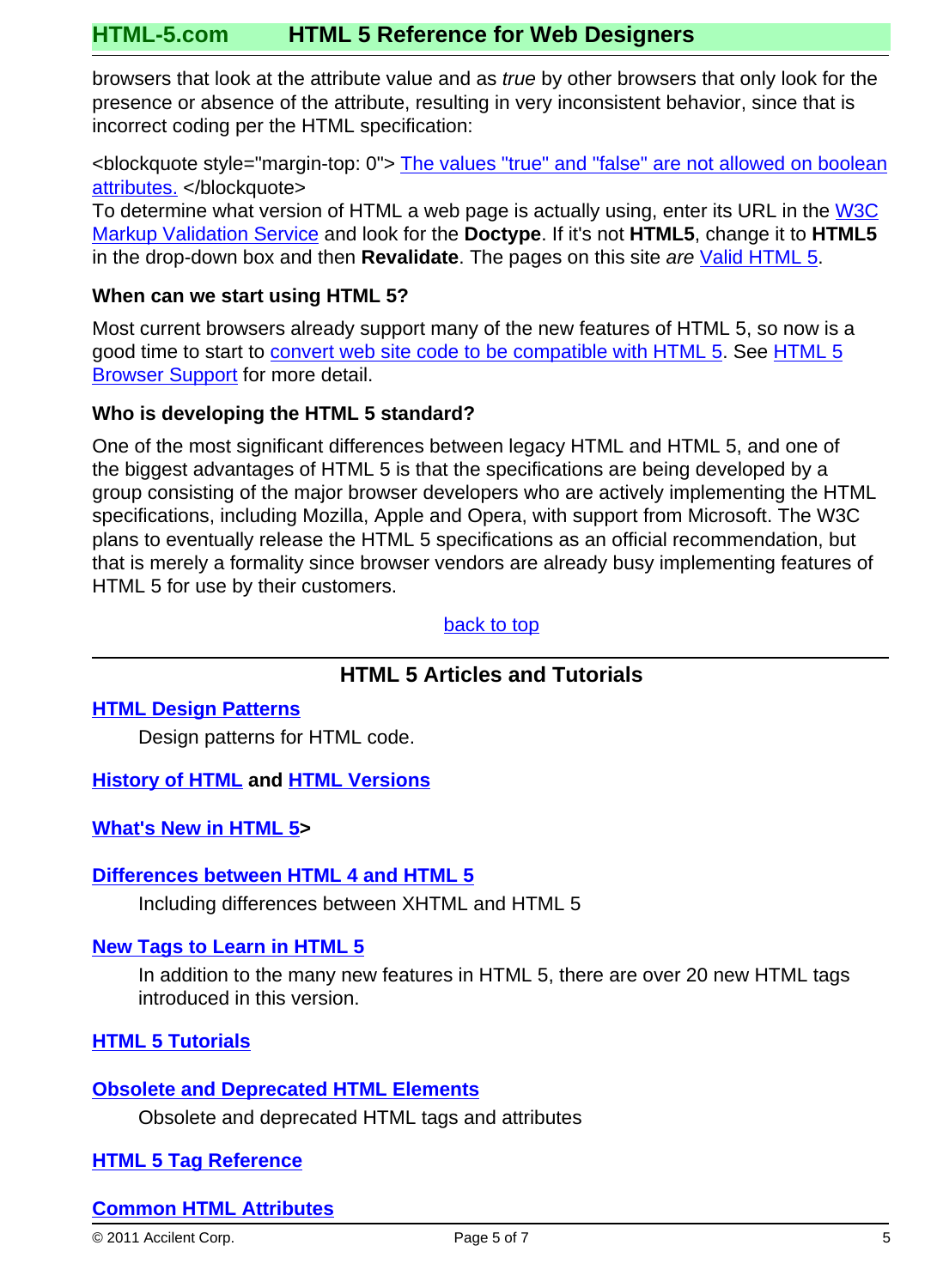#### **[HTML Metatags](metatags/)**

#### **[HTML 5 Cheat Sheet](cheat-sheet/)**

#### **[HTML 5 Examples](examples/)**

#### **[HTML Definitions](definitions/)**

[Anchors](definitions/index.html#anchor) [HTML Attributes](definitions/index.html#attribute) [Block Elements](definitions/index.html#block-element) [Boolean Attributes](definitions/index.html#boolean-attribute) [Child Elements](definitions/index.html#child-element) [Common](definitions/index.html#common-attribute) [Attributes](definitions/index.html#common-attribute) [Content Models](definitions/index.html#content-model) [DOM](definitions/index.html#document-object-model) [Elements](definitions/index.html#element) [Embedded Content](definitions/index.html#embedded-content) [Empty Element](definitions/index.html#empty-element) [Enumerated Attribute](definitions/index.html#enumerated-attribute) [Flow Content](definitions/index.html#flow-content) [Fragment Identifier](definitions/index.html#fragment-identifier) [Global Attributes](definitions/index.html#global-attribute) [Heading](definitions/index.html#heading-content) [Content](definitions/index.html#heading-content) [Implied Element](definitions/index.html#implied-element) [Inline Elements](definitions/index.html#inline-element) [Inner HTML](definitions/index.html#inner-html) [Letter Case](definitions/index.html#letter-case) [Local Attributes](definitions/index.html#local-attribute) [Metadata Content](definitions/index.html#metadata-content) [Namespace](definitions/index.html#namespace) [Nodes](definitions/index.html#node) [Phrasing Content](definitions/index.html#phrasing-content) [Properties](definitions/index.html#property) [Root Node](definitions/index.html#root-node) [Sectioning Content](definitions/index.html#sectioning-content) [HTML Tags](definitions/index.html#tag) [Text Content](definitions/index.html#text-content) [Top Element](definitions/index.html#top-element) [Transparent Content](definitions/index.html#transparent-content) [URI](definitions/index.html#uri) [URL](definitions/index.html#url) [Void Elements](definitions/index.html#void-element)

#### **Polyglot HTML Documents**

You may notice that, when there is a difference between the two possible flavors of HTML 5 syntax, rather than confusing things by presenting examples using both possible options, the syntax that is shown is one that could be used for documents that could be rendered by HTML browsers that interpret the input in either way. These are known as [<dfn>Polyglot HTML Documents</dfn>](definitions/index.html#polyglot).

#### **[HTML 5 FAQs](faqs/)**

FAQs about HTML 5 along with answers

[back to top](#page-0-0)

## **HTML 5 Browser Support**

#### <span id="page-5-0"></span>**HTML 5 Compatible Browsers**

Modern browsers make it easy to check for updates and to upgrade to new browser versions and releases. Therefore, rather than creating a version with a lot of new features (along with any bugs!) over a fairly long period of time, development for many browsers is now using an evolutionary development model, with new functionality, such as support for HTML 5 features, constantly being added and released.

The following browsers support HTML 5 to various extents:

- Firefox
- Internet Explorer 9
- Opera

• WebKit-based browsers, such as Apple Safari, Google Chrome, and the mobile browsers in iOS devices (iPhone / iPod Touch / iPad), Nokia phones, Samsung phones, Palm, BlackBerry and other mobile devices

There are a few known issues with some of the browsers.